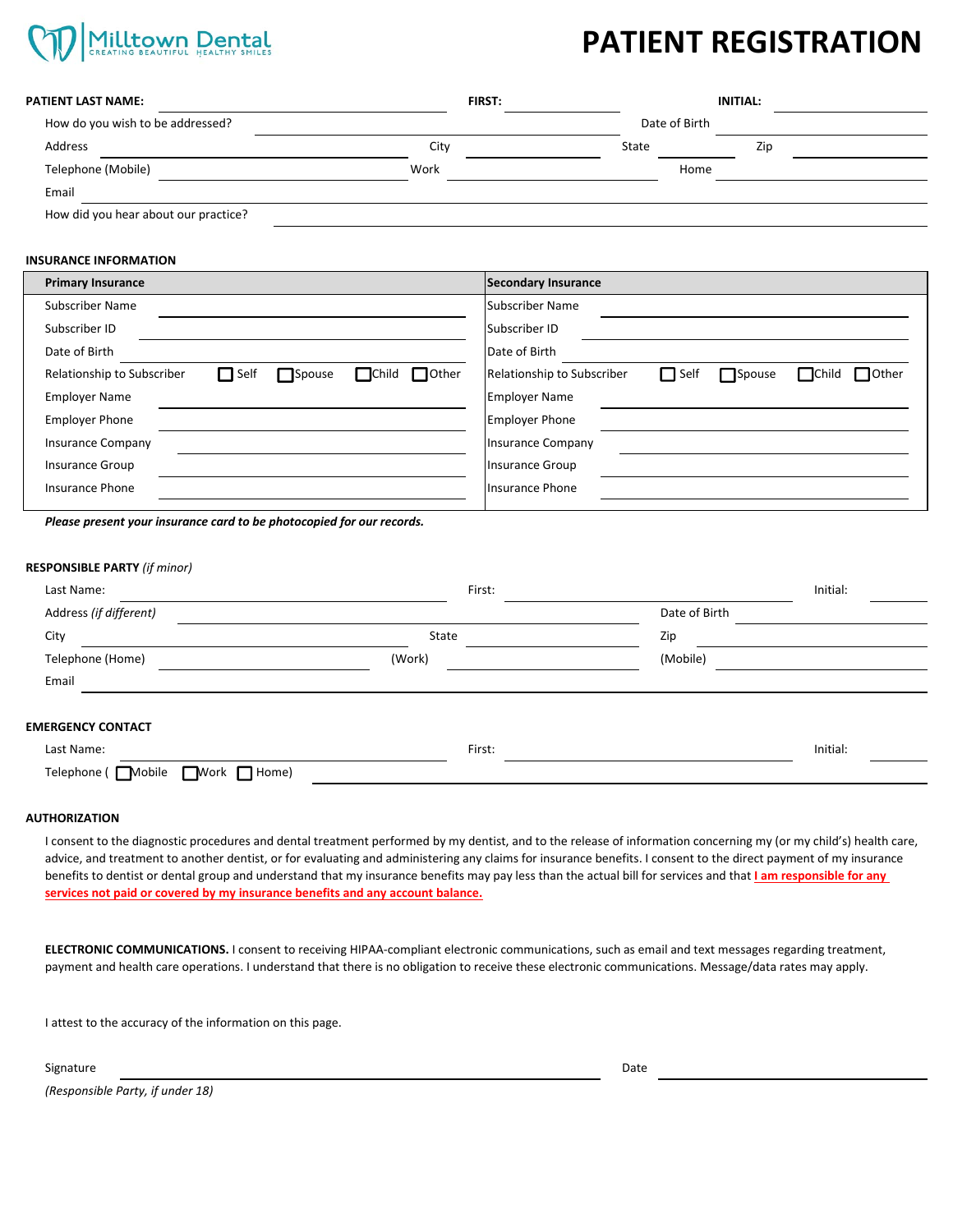### Milltown Dental **PLEASE COMPLETE ALL INFORMATION – THANK YOU**

# **DENTAL & MEDICAL HEALTH HISTORY**

**PATIENT LAST NAME: PATIENT FIRST NAME:** 

| Date of last dental visit<br>Reason for today's visit<br>Date of last dental x-rays<br>Former dentist<br>Please check if you have / had:<br>Yes<br>No<br>Yes<br>No<br><b>Bad breath</b><br>Have you ever had an allergic reaction to<br>$\mathbf{r}$<br>Head, neck, jaw pain, or aches<br>$\mathbf{r}$<br>$\Box$<br>$\Box$<br>Blisters on lips or mouth<br>Lip or cheek biting<br>Novocaine, local, or general anesthetics?<br>$\Box$<br>$\overline{\phantom{0}}$<br>Loose teeth or broken fillings<br>$\Box$ Yes<br>$\Box$ No<br>Burning sensation on tongue<br>Chew on one side of mouth<br>$\Box$<br>If Yes, please explain<br>Mouth breathing<br>$\Box$<br>□<br>Orthodontic treatment<br>$\mathbb{Z}^2$<br>Cigarette, pipe, or cigar smoking<br>□<br>Smokeless tobacco<br>П<br>Nitrous Oxide<br>$\Box$<br>□<br>Dry mouth<br>Periodontal treatment<br>$\Box$<br>□<br>Food collection between teeth<br>Have you ever had trouble from previous dental<br>Sensitivity to pressure or irritants<br>$\Box$<br>$\Box$ No<br>(cold, heat, sweets)<br>care?<br>Clench or grind teeth<br>$\blacksquare$ Yes<br>How often do you floss?<br>Growths or sore spots in your mouth<br>ப<br>If Yes, please explain<br>□<br>How often do you brush?<br>Gums swollen, tender or bleeding<br>$\mathbf{r}$<br><b>MEDICAL HISTORY</b><br>Date of last visit<br>Physician's name<br><b>Blood Pressure</b><br>Physician's address<br>Have you had any serious illnesses or operations<br>$\Box$ No<br>If yes, please describe<br>$\Box$ Yes<br>Have you ever had a blood transfusion<br>$\Box$ No<br>If yes, give approximate dates<br>$\Box$ Yes<br>(Female) Are you pregnant?<br>Due date<br>Nursing? $\Box$ Yes<br>$\Box$ No<br>$\Box$ No<br>Taking birth control pills?<br><b>Nes</b><br><b>TYes</b><br>No<br>Please check if you have / had:<br>Yes<br>No<br>Yes<br>No<br>Yes<br>No<br>Allergies, hay fever, sinusitis<br>Headaches<br>Stroke<br>ப<br>$\mathbf{L}$<br>$\Box$<br>□<br>Swelling of feet or ankles<br>Heart murmur<br>Anemia<br>$\Box$<br>Heart problems<br>Thyroid problems<br>Arthritis, Rheumatism<br>Artificial heart valves<br>$\Box$<br>Tonsilitis<br>$\mathcal{L}_{\mathcal{A}}$<br>Hepatitis type<br>$\Box$<br>$\Box$<br>Artificial joints<br>$\mathcal{L}$<br>Tuberculosis<br>Herpes<br>$\Box$<br>□<br>I<br>High blood pressure<br>Asthma<br>Tumor or growth on head/neck<br>$\Box$<br>$\Box$<br>Any immune deficiency<br>Required Hospitalization<br>Ulcer<br>$\Box$<br>$\Box$<br>Have you used steroids<br>Jaundice<br>Venereal disease<br>$\Box$<br>$\Box$<br>Date of last episode<br>Kidney disease<br>Weight loss, unexplained<br>$\Box$<br>Bleeding abnormally with operations<br>Low blood pressure<br>Do you wear contact lenses?<br>l 1<br>$\Box$<br>Do you consume alcoholic beverages?<br>Mitral valve prolapse<br>or surgery<br>Blood disease, clotting disorders<br>Osteoporosis<br>$\Box$<br>Are you currently under the care of a<br>$\Box$<br>□<br>Osteopenia<br>Physician?<br>Cancer<br>□<br>Chemical dependency<br>Pacemaker<br>Are you allergic/sensitive to Latex?<br>□<br>Chemotherapy<br>Allergic to Penicillin, Aspirin, or other<br>Radiation treatments<br>l I<br>□<br>Circulatory problems<br>$\Box$<br>drugs?<br>Respiratory disease<br>□<br>$\Box$<br>If Yes, please specify<br>Cortisone treatments<br>Rheumatic fever<br>$\Box$<br>$\Box$<br>Scarlet fever<br>Cough, persistent or bloody<br>□<br>$\Box$<br>Shortness of breath<br><b>Diabetes</b><br>$\Box$<br>□<br>Sinus trouble<br>List any medications that you are taking:<br>Emphysema<br>$\Box$<br>Sickle cell anemia<br>ப<br>$\mathbf{I}$<br>Epilepsy<br>$\Box$<br>$\Box$<br>Skin rash<br>Fainting<br>□<br>ப<br>Slow healing wounds<br>Glaucoma<br><b>AUTHORIZATION AND RELEASE</b><br>I have read and answered the above questions to the best of my knowledge.<br>Patient/Guardian Signature<br>Date | <b>DENTAL HISTORY</b> |  |  |      |
|-------------------------------------------------------------------------------------------------------------------------------------------------------------------------------------------------------------------------------------------------------------------------------------------------------------------------------------------------------------------------------------------------------------------------------------------------------------------------------------------------------------------------------------------------------------------------------------------------------------------------------------------------------------------------------------------------------------------------------------------------------------------------------------------------------------------------------------------------------------------------------------------------------------------------------------------------------------------------------------------------------------------------------------------------------------------------------------------------------------------------------------------------------------------------------------------------------------------------------------------------------------------------------------------------------------------------------------------------------------------------------------------------------------------------------------------------------------------------------------------------------------------------------------------------------------------------------------------------------------------------------------------------------------------------------------------------------------------------------------------------------------------------------------------------------------------------------------------------------------------------------------------------------------------------------------------------------------------------------------------------------------------------------------------------------------------------------------------------------------------------------------------------------------------------------------------------------------------------------------------------------------------------------------------------------------------------------------------------------------------------------------------------------------------------------------------------------------------------------------------------------------------------------------------------------------------------------------------------------------------------------------------------------------------------------------------------------------------------------------------------------------------------------------------------------------------------------------------------------------------------------------------------------------------------------------------------------------------------------------------------------------------------------------------------------------------------------------------------------------------------------------------------------------------------------------------------------------------------------------------------------------------------------------------------------------------------------------------------------------------------------------------------------------------------------------------------------------------------------------------------------------------------------------------------------------------------------------------------------------------------------------------------------------------------------------------------------------------------------------------------------------------------------------------------------------------------------------------------------------------------------------------------------|-----------------------|--|--|------|
|                                                                                                                                                                                                                                                                                                                                                                                                                                                                                                                                                                                                                                                                                                                                                                                                                                                                                                                                                                                                                                                                                                                                                                                                                                                                                                                                                                                                                                                                                                                                                                                                                                                                                                                                                                                                                                                                                                                                                                                                                                                                                                                                                                                                                                                                                                                                                                                                                                                                                                                                                                                                                                                                                                                                                                                                                                                                                                                                                                                                                                                                                                                                                                                                                                                                                                                                                                                                                                                                                                                                                                                                                                                                                                                                                                                                                                                                                                       |                       |  |  |      |
|                                                                                                                                                                                                                                                                                                                                                                                                                                                                                                                                                                                                                                                                                                                                                                                                                                                                                                                                                                                                                                                                                                                                                                                                                                                                                                                                                                                                                                                                                                                                                                                                                                                                                                                                                                                                                                                                                                                                                                                                                                                                                                                                                                                                                                                                                                                                                                                                                                                                                                                                                                                                                                                                                                                                                                                                                                                                                                                                                                                                                                                                                                                                                                                                                                                                                                                                                                                                                                                                                                                                                                                                                                                                                                                                                                                                                                                                                                       |                       |  |  |      |
|                                                                                                                                                                                                                                                                                                                                                                                                                                                                                                                                                                                                                                                                                                                                                                                                                                                                                                                                                                                                                                                                                                                                                                                                                                                                                                                                                                                                                                                                                                                                                                                                                                                                                                                                                                                                                                                                                                                                                                                                                                                                                                                                                                                                                                                                                                                                                                                                                                                                                                                                                                                                                                                                                                                                                                                                                                                                                                                                                                                                                                                                                                                                                                                                                                                                                                                                                                                                                                                                                                                                                                                                                                                                                                                                                                                                                                                                                                       |                       |  |  |      |
|                                                                                                                                                                                                                                                                                                                                                                                                                                                                                                                                                                                                                                                                                                                                                                                                                                                                                                                                                                                                                                                                                                                                                                                                                                                                                                                                                                                                                                                                                                                                                                                                                                                                                                                                                                                                                                                                                                                                                                                                                                                                                                                                                                                                                                                                                                                                                                                                                                                                                                                                                                                                                                                                                                                                                                                                                                                                                                                                                                                                                                                                                                                                                                                                                                                                                                                                                                                                                                                                                                                                                                                                                                                                                                                                                                                                                                                                                                       |                       |  |  |      |
|                                                                                                                                                                                                                                                                                                                                                                                                                                                                                                                                                                                                                                                                                                                                                                                                                                                                                                                                                                                                                                                                                                                                                                                                                                                                                                                                                                                                                                                                                                                                                                                                                                                                                                                                                                                                                                                                                                                                                                                                                                                                                                                                                                                                                                                                                                                                                                                                                                                                                                                                                                                                                                                                                                                                                                                                                                                                                                                                                                                                                                                                                                                                                                                                                                                                                                                                                                                                                                                                                                                                                                                                                                                                                                                                                                                                                                                                                                       |                       |  |  |      |
|                                                                                                                                                                                                                                                                                                                                                                                                                                                                                                                                                                                                                                                                                                                                                                                                                                                                                                                                                                                                                                                                                                                                                                                                                                                                                                                                                                                                                                                                                                                                                                                                                                                                                                                                                                                                                                                                                                                                                                                                                                                                                                                                                                                                                                                                                                                                                                                                                                                                                                                                                                                                                                                                                                                                                                                                                                                                                                                                                                                                                                                                                                                                                                                                                                                                                                                                                                                                                                                                                                                                                                                                                                                                                                                                                                                                                                                                                                       |                       |  |  |      |
|                                                                                                                                                                                                                                                                                                                                                                                                                                                                                                                                                                                                                                                                                                                                                                                                                                                                                                                                                                                                                                                                                                                                                                                                                                                                                                                                                                                                                                                                                                                                                                                                                                                                                                                                                                                                                                                                                                                                                                                                                                                                                                                                                                                                                                                                                                                                                                                                                                                                                                                                                                                                                                                                                                                                                                                                                                                                                                                                                                                                                                                                                                                                                                                                                                                                                                                                                                                                                                                                                                                                                                                                                                                                                                                                                                                                                                                                                                       |                       |  |  |      |
|                                                                                                                                                                                                                                                                                                                                                                                                                                                                                                                                                                                                                                                                                                                                                                                                                                                                                                                                                                                                                                                                                                                                                                                                                                                                                                                                                                                                                                                                                                                                                                                                                                                                                                                                                                                                                                                                                                                                                                                                                                                                                                                                                                                                                                                                                                                                                                                                                                                                                                                                                                                                                                                                                                                                                                                                                                                                                                                                                                                                                                                                                                                                                                                                                                                                                                                                                                                                                                                                                                                                                                                                                                                                                                                                                                                                                                                                                                       |                       |  |  |      |
|                                                                                                                                                                                                                                                                                                                                                                                                                                                                                                                                                                                                                                                                                                                                                                                                                                                                                                                                                                                                                                                                                                                                                                                                                                                                                                                                                                                                                                                                                                                                                                                                                                                                                                                                                                                                                                                                                                                                                                                                                                                                                                                                                                                                                                                                                                                                                                                                                                                                                                                                                                                                                                                                                                                                                                                                                                                                                                                                                                                                                                                                                                                                                                                                                                                                                                                                                                                                                                                                                                                                                                                                                                                                                                                                                                                                                                                                                                       |                       |  |  |      |
|                                                                                                                                                                                                                                                                                                                                                                                                                                                                                                                                                                                                                                                                                                                                                                                                                                                                                                                                                                                                                                                                                                                                                                                                                                                                                                                                                                                                                                                                                                                                                                                                                                                                                                                                                                                                                                                                                                                                                                                                                                                                                                                                                                                                                                                                                                                                                                                                                                                                                                                                                                                                                                                                                                                                                                                                                                                                                                                                                                                                                                                                                                                                                                                                                                                                                                                                                                                                                                                                                                                                                                                                                                                                                                                                                                                                                                                                                                       |                       |  |  |      |
|                                                                                                                                                                                                                                                                                                                                                                                                                                                                                                                                                                                                                                                                                                                                                                                                                                                                                                                                                                                                                                                                                                                                                                                                                                                                                                                                                                                                                                                                                                                                                                                                                                                                                                                                                                                                                                                                                                                                                                                                                                                                                                                                                                                                                                                                                                                                                                                                                                                                                                                                                                                                                                                                                                                                                                                                                                                                                                                                                                                                                                                                                                                                                                                                                                                                                                                                                                                                                                                                                                                                                                                                                                                                                                                                                                                                                                                                                                       |                       |  |  |      |
|                                                                                                                                                                                                                                                                                                                                                                                                                                                                                                                                                                                                                                                                                                                                                                                                                                                                                                                                                                                                                                                                                                                                                                                                                                                                                                                                                                                                                                                                                                                                                                                                                                                                                                                                                                                                                                                                                                                                                                                                                                                                                                                                                                                                                                                                                                                                                                                                                                                                                                                                                                                                                                                                                                                                                                                                                                                                                                                                                                                                                                                                                                                                                                                                                                                                                                                                                                                                                                                                                                                                                                                                                                                                                                                                                                                                                                                                                                       |                       |  |  |      |
|                                                                                                                                                                                                                                                                                                                                                                                                                                                                                                                                                                                                                                                                                                                                                                                                                                                                                                                                                                                                                                                                                                                                                                                                                                                                                                                                                                                                                                                                                                                                                                                                                                                                                                                                                                                                                                                                                                                                                                                                                                                                                                                                                                                                                                                                                                                                                                                                                                                                                                                                                                                                                                                                                                                                                                                                                                                                                                                                                                                                                                                                                                                                                                                                                                                                                                                                                                                                                                                                                                                                                                                                                                                                                                                                                                                                                                                                                                       |                       |  |  |      |
|                                                                                                                                                                                                                                                                                                                                                                                                                                                                                                                                                                                                                                                                                                                                                                                                                                                                                                                                                                                                                                                                                                                                                                                                                                                                                                                                                                                                                                                                                                                                                                                                                                                                                                                                                                                                                                                                                                                                                                                                                                                                                                                                                                                                                                                                                                                                                                                                                                                                                                                                                                                                                                                                                                                                                                                                                                                                                                                                                                                                                                                                                                                                                                                                                                                                                                                                                                                                                                                                                                                                                                                                                                                                                                                                                                                                                                                                                                       |                       |  |  |      |
|                                                                                                                                                                                                                                                                                                                                                                                                                                                                                                                                                                                                                                                                                                                                                                                                                                                                                                                                                                                                                                                                                                                                                                                                                                                                                                                                                                                                                                                                                                                                                                                                                                                                                                                                                                                                                                                                                                                                                                                                                                                                                                                                                                                                                                                                                                                                                                                                                                                                                                                                                                                                                                                                                                                                                                                                                                                                                                                                                                                                                                                                                                                                                                                                                                                                                                                                                                                                                                                                                                                                                                                                                                                                                                                                                                                                                                                                                                       |                       |  |  |      |
|                                                                                                                                                                                                                                                                                                                                                                                                                                                                                                                                                                                                                                                                                                                                                                                                                                                                                                                                                                                                                                                                                                                                                                                                                                                                                                                                                                                                                                                                                                                                                                                                                                                                                                                                                                                                                                                                                                                                                                                                                                                                                                                                                                                                                                                                                                                                                                                                                                                                                                                                                                                                                                                                                                                                                                                                                                                                                                                                                                                                                                                                                                                                                                                                                                                                                                                                                                                                                                                                                                                                                                                                                                                                                                                                                                                                                                                                                                       |                       |  |  |      |
|                                                                                                                                                                                                                                                                                                                                                                                                                                                                                                                                                                                                                                                                                                                                                                                                                                                                                                                                                                                                                                                                                                                                                                                                                                                                                                                                                                                                                                                                                                                                                                                                                                                                                                                                                                                                                                                                                                                                                                                                                                                                                                                                                                                                                                                                                                                                                                                                                                                                                                                                                                                                                                                                                                                                                                                                                                                                                                                                                                                                                                                                                                                                                                                                                                                                                                                                                                                                                                                                                                                                                                                                                                                                                                                                                                                                                                                                                                       |                       |  |  |      |
|                                                                                                                                                                                                                                                                                                                                                                                                                                                                                                                                                                                                                                                                                                                                                                                                                                                                                                                                                                                                                                                                                                                                                                                                                                                                                                                                                                                                                                                                                                                                                                                                                                                                                                                                                                                                                                                                                                                                                                                                                                                                                                                                                                                                                                                                                                                                                                                                                                                                                                                                                                                                                                                                                                                                                                                                                                                                                                                                                                                                                                                                                                                                                                                                                                                                                                                                                                                                                                                                                                                                                                                                                                                                                                                                                                                                                                                                                                       |                       |  |  |      |
|                                                                                                                                                                                                                                                                                                                                                                                                                                                                                                                                                                                                                                                                                                                                                                                                                                                                                                                                                                                                                                                                                                                                                                                                                                                                                                                                                                                                                                                                                                                                                                                                                                                                                                                                                                                                                                                                                                                                                                                                                                                                                                                                                                                                                                                                                                                                                                                                                                                                                                                                                                                                                                                                                                                                                                                                                                                                                                                                                                                                                                                                                                                                                                                                                                                                                                                                                                                                                                                                                                                                                                                                                                                                                                                                                                                                                                                                                                       |                       |  |  |      |
|                                                                                                                                                                                                                                                                                                                                                                                                                                                                                                                                                                                                                                                                                                                                                                                                                                                                                                                                                                                                                                                                                                                                                                                                                                                                                                                                                                                                                                                                                                                                                                                                                                                                                                                                                                                                                                                                                                                                                                                                                                                                                                                                                                                                                                                                                                                                                                                                                                                                                                                                                                                                                                                                                                                                                                                                                                                                                                                                                                                                                                                                                                                                                                                                                                                                                                                                                                                                                                                                                                                                                                                                                                                                                                                                                                                                                                                                                                       |                       |  |  |      |
|                                                                                                                                                                                                                                                                                                                                                                                                                                                                                                                                                                                                                                                                                                                                                                                                                                                                                                                                                                                                                                                                                                                                                                                                                                                                                                                                                                                                                                                                                                                                                                                                                                                                                                                                                                                                                                                                                                                                                                                                                                                                                                                                                                                                                                                                                                                                                                                                                                                                                                                                                                                                                                                                                                                                                                                                                                                                                                                                                                                                                                                                                                                                                                                                                                                                                                                                                                                                                                                                                                                                                                                                                                                                                                                                                                                                                                                                                                       |                       |  |  |      |
|                                                                                                                                                                                                                                                                                                                                                                                                                                                                                                                                                                                                                                                                                                                                                                                                                                                                                                                                                                                                                                                                                                                                                                                                                                                                                                                                                                                                                                                                                                                                                                                                                                                                                                                                                                                                                                                                                                                                                                                                                                                                                                                                                                                                                                                                                                                                                                                                                                                                                                                                                                                                                                                                                                                                                                                                                                                                                                                                                                                                                                                                                                                                                                                                                                                                                                                                                                                                                                                                                                                                                                                                                                                                                                                                                                                                                                                                                                       |                       |  |  |      |
|                                                                                                                                                                                                                                                                                                                                                                                                                                                                                                                                                                                                                                                                                                                                                                                                                                                                                                                                                                                                                                                                                                                                                                                                                                                                                                                                                                                                                                                                                                                                                                                                                                                                                                                                                                                                                                                                                                                                                                                                                                                                                                                                                                                                                                                                                                                                                                                                                                                                                                                                                                                                                                                                                                                                                                                                                                                                                                                                                                                                                                                                                                                                                                                                                                                                                                                                                                                                                                                                                                                                                                                                                                                                                                                                                                                                                                                                                                       |                       |  |  |      |
|                                                                                                                                                                                                                                                                                                                                                                                                                                                                                                                                                                                                                                                                                                                                                                                                                                                                                                                                                                                                                                                                                                                                                                                                                                                                                                                                                                                                                                                                                                                                                                                                                                                                                                                                                                                                                                                                                                                                                                                                                                                                                                                                                                                                                                                                                                                                                                                                                                                                                                                                                                                                                                                                                                                                                                                                                                                                                                                                                                                                                                                                                                                                                                                                                                                                                                                                                                                                                                                                                                                                                                                                                                                                                                                                                                                                                                                                                                       |                       |  |  |      |
|                                                                                                                                                                                                                                                                                                                                                                                                                                                                                                                                                                                                                                                                                                                                                                                                                                                                                                                                                                                                                                                                                                                                                                                                                                                                                                                                                                                                                                                                                                                                                                                                                                                                                                                                                                                                                                                                                                                                                                                                                                                                                                                                                                                                                                                                                                                                                                                                                                                                                                                                                                                                                                                                                                                                                                                                                                                                                                                                                                                                                                                                                                                                                                                                                                                                                                                                                                                                                                                                                                                                                                                                                                                                                                                                                                                                                                                                                                       |                       |  |  |      |
|                                                                                                                                                                                                                                                                                                                                                                                                                                                                                                                                                                                                                                                                                                                                                                                                                                                                                                                                                                                                                                                                                                                                                                                                                                                                                                                                                                                                                                                                                                                                                                                                                                                                                                                                                                                                                                                                                                                                                                                                                                                                                                                                                                                                                                                                                                                                                                                                                                                                                                                                                                                                                                                                                                                                                                                                                                                                                                                                                                                                                                                                                                                                                                                                                                                                                                                                                                                                                                                                                                                                                                                                                                                                                                                                                                                                                                                                                                       |                       |  |  |      |
|                                                                                                                                                                                                                                                                                                                                                                                                                                                                                                                                                                                                                                                                                                                                                                                                                                                                                                                                                                                                                                                                                                                                                                                                                                                                                                                                                                                                                                                                                                                                                                                                                                                                                                                                                                                                                                                                                                                                                                                                                                                                                                                                                                                                                                                                                                                                                                                                                                                                                                                                                                                                                                                                                                                                                                                                                                                                                                                                                                                                                                                                                                                                                                                                                                                                                                                                                                                                                                                                                                                                                                                                                                                                                                                                                                                                                                                                                                       |                       |  |  |      |
|                                                                                                                                                                                                                                                                                                                                                                                                                                                                                                                                                                                                                                                                                                                                                                                                                                                                                                                                                                                                                                                                                                                                                                                                                                                                                                                                                                                                                                                                                                                                                                                                                                                                                                                                                                                                                                                                                                                                                                                                                                                                                                                                                                                                                                                                                                                                                                                                                                                                                                                                                                                                                                                                                                                                                                                                                                                                                                                                                                                                                                                                                                                                                                                                                                                                                                                                                                                                                                                                                                                                                                                                                                                                                                                                                                                                                                                                                                       |                       |  |  |      |
|                                                                                                                                                                                                                                                                                                                                                                                                                                                                                                                                                                                                                                                                                                                                                                                                                                                                                                                                                                                                                                                                                                                                                                                                                                                                                                                                                                                                                                                                                                                                                                                                                                                                                                                                                                                                                                                                                                                                                                                                                                                                                                                                                                                                                                                                                                                                                                                                                                                                                                                                                                                                                                                                                                                                                                                                                                                                                                                                                                                                                                                                                                                                                                                                                                                                                                                                                                                                                                                                                                                                                                                                                                                                                                                                                                                                                                                                                                       |                       |  |  |      |
|                                                                                                                                                                                                                                                                                                                                                                                                                                                                                                                                                                                                                                                                                                                                                                                                                                                                                                                                                                                                                                                                                                                                                                                                                                                                                                                                                                                                                                                                                                                                                                                                                                                                                                                                                                                                                                                                                                                                                                                                                                                                                                                                                                                                                                                                                                                                                                                                                                                                                                                                                                                                                                                                                                                                                                                                                                                                                                                                                                                                                                                                                                                                                                                                                                                                                                                                                                                                                                                                                                                                                                                                                                                                                                                                                                                                                                                                                                       |                       |  |  |      |
|                                                                                                                                                                                                                                                                                                                                                                                                                                                                                                                                                                                                                                                                                                                                                                                                                                                                                                                                                                                                                                                                                                                                                                                                                                                                                                                                                                                                                                                                                                                                                                                                                                                                                                                                                                                                                                                                                                                                                                                                                                                                                                                                                                                                                                                                                                                                                                                                                                                                                                                                                                                                                                                                                                                                                                                                                                                                                                                                                                                                                                                                                                                                                                                                                                                                                                                                                                                                                                                                                                                                                                                                                                                                                                                                                                                                                                                                                                       |                       |  |  |      |
|                                                                                                                                                                                                                                                                                                                                                                                                                                                                                                                                                                                                                                                                                                                                                                                                                                                                                                                                                                                                                                                                                                                                                                                                                                                                                                                                                                                                                                                                                                                                                                                                                                                                                                                                                                                                                                                                                                                                                                                                                                                                                                                                                                                                                                                                                                                                                                                                                                                                                                                                                                                                                                                                                                                                                                                                                                                                                                                                                                                                                                                                                                                                                                                                                                                                                                                                                                                                                                                                                                                                                                                                                                                                                                                                                                                                                                                                                                       |                       |  |  |      |
|                                                                                                                                                                                                                                                                                                                                                                                                                                                                                                                                                                                                                                                                                                                                                                                                                                                                                                                                                                                                                                                                                                                                                                                                                                                                                                                                                                                                                                                                                                                                                                                                                                                                                                                                                                                                                                                                                                                                                                                                                                                                                                                                                                                                                                                                                                                                                                                                                                                                                                                                                                                                                                                                                                                                                                                                                                                                                                                                                                                                                                                                                                                                                                                                                                                                                                                                                                                                                                                                                                                                                                                                                                                                                                                                                                                                                                                                                                       |                       |  |  |      |
|                                                                                                                                                                                                                                                                                                                                                                                                                                                                                                                                                                                                                                                                                                                                                                                                                                                                                                                                                                                                                                                                                                                                                                                                                                                                                                                                                                                                                                                                                                                                                                                                                                                                                                                                                                                                                                                                                                                                                                                                                                                                                                                                                                                                                                                                                                                                                                                                                                                                                                                                                                                                                                                                                                                                                                                                                                                                                                                                                                                                                                                                                                                                                                                                                                                                                                                                                                                                                                                                                                                                                                                                                                                                                                                                                                                                                                                                                                       |                       |  |  |      |
|                                                                                                                                                                                                                                                                                                                                                                                                                                                                                                                                                                                                                                                                                                                                                                                                                                                                                                                                                                                                                                                                                                                                                                                                                                                                                                                                                                                                                                                                                                                                                                                                                                                                                                                                                                                                                                                                                                                                                                                                                                                                                                                                                                                                                                                                                                                                                                                                                                                                                                                                                                                                                                                                                                                                                                                                                                                                                                                                                                                                                                                                                                                                                                                                                                                                                                                                                                                                                                                                                                                                                                                                                                                                                                                                                                                                                                                                                                       |                       |  |  |      |
|                                                                                                                                                                                                                                                                                                                                                                                                                                                                                                                                                                                                                                                                                                                                                                                                                                                                                                                                                                                                                                                                                                                                                                                                                                                                                                                                                                                                                                                                                                                                                                                                                                                                                                                                                                                                                                                                                                                                                                                                                                                                                                                                                                                                                                                                                                                                                                                                                                                                                                                                                                                                                                                                                                                                                                                                                                                                                                                                                                                                                                                                                                                                                                                                                                                                                                                                                                                                                                                                                                                                                                                                                                                                                                                                                                                                                                                                                                       |                       |  |  |      |
|                                                                                                                                                                                                                                                                                                                                                                                                                                                                                                                                                                                                                                                                                                                                                                                                                                                                                                                                                                                                                                                                                                                                                                                                                                                                                                                                                                                                                                                                                                                                                                                                                                                                                                                                                                                                                                                                                                                                                                                                                                                                                                                                                                                                                                                                                                                                                                                                                                                                                                                                                                                                                                                                                                                                                                                                                                                                                                                                                                                                                                                                                                                                                                                                                                                                                                                                                                                                                                                                                                                                                                                                                                                                                                                                                                                                                                                                                                       |                       |  |  |      |
|                                                                                                                                                                                                                                                                                                                                                                                                                                                                                                                                                                                                                                                                                                                                                                                                                                                                                                                                                                                                                                                                                                                                                                                                                                                                                                                                                                                                                                                                                                                                                                                                                                                                                                                                                                                                                                                                                                                                                                                                                                                                                                                                                                                                                                                                                                                                                                                                                                                                                                                                                                                                                                                                                                                                                                                                                                                                                                                                                                                                                                                                                                                                                                                                                                                                                                                                                                                                                                                                                                                                                                                                                                                                                                                                                                                                                                                                                                       |                       |  |  |      |
|                                                                                                                                                                                                                                                                                                                                                                                                                                                                                                                                                                                                                                                                                                                                                                                                                                                                                                                                                                                                                                                                                                                                                                                                                                                                                                                                                                                                                                                                                                                                                                                                                                                                                                                                                                                                                                                                                                                                                                                                                                                                                                                                                                                                                                                                                                                                                                                                                                                                                                                                                                                                                                                                                                                                                                                                                                                                                                                                                                                                                                                                                                                                                                                                                                                                                                                                                                                                                                                                                                                                                                                                                                                                                                                                                                                                                                                                                                       |                       |  |  |      |
|                                                                                                                                                                                                                                                                                                                                                                                                                                                                                                                                                                                                                                                                                                                                                                                                                                                                                                                                                                                                                                                                                                                                                                                                                                                                                                                                                                                                                                                                                                                                                                                                                                                                                                                                                                                                                                                                                                                                                                                                                                                                                                                                                                                                                                                                                                                                                                                                                                                                                                                                                                                                                                                                                                                                                                                                                                                                                                                                                                                                                                                                                                                                                                                                                                                                                                                                                                                                                                                                                                                                                                                                                                                                                                                                                                                                                                                                                                       |                       |  |  |      |
|                                                                                                                                                                                                                                                                                                                                                                                                                                                                                                                                                                                                                                                                                                                                                                                                                                                                                                                                                                                                                                                                                                                                                                                                                                                                                                                                                                                                                                                                                                                                                                                                                                                                                                                                                                                                                                                                                                                                                                                                                                                                                                                                                                                                                                                                                                                                                                                                                                                                                                                                                                                                                                                                                                                                                                                                                                                                                                                                                                                                                                                                                                                                                                                                                                                                                                                                                                                                                                                                                                                                                                                                                                                                                                                                                                                                                                                                                                       |                       |  |  |      |
|                                                                                                                                                                                                                                                                                                                                                                                                                                                                                                                                                                                                                                                                                                                                                                                                                                                                                                                                                                                                                                                                                                                                                                                                                                                                                                                                                                                                                                                                                                                                                                                                                                                                                                                                                                                                                                                                                                                                                                                                                                                                                                                                                                                                                                                                                                                                                                                                                                                                                                                                                                                                                                                                                                                                                                                                                                                                                                                                                                                                                                                                                                                                                                                                                                                                                                                                                                                                                                                                                                                                                                                                                                                                                                                                                                                                                                                                                                       |                       |  |  |      |
|                                                                                                                                                                                                                                                                                                                                                                                                                                                                                                                                                                                                                                                                                                                                                                                                                                                                                                                                                                                                                                                                                                                                                                                                                                                                                                                                                                                                                                                                                                                                                                                                                                                                                                                                                                                                                                                                                                                                                                                                                                                                                                                                                                                                                                                                                                                                                                                                                                                                                                                                                                                                                                                                                                                                                                                                                                                                                                                                                                                                                                                                                                                                                                                                                                                                                                                                                                                                                                                                                                                                                                                                                                                                                                                                                                                                                                                                                                       |                       |  |  |      |
|                                                                                                                                                                                                                                                                                                                                                                                                                                                                                                                                                                                                                                                                                                                                                                                                                                                                                                                                                                                                                                                                                                                                                                                                                                                                                                                                                                                                                                                                                                                                                                                                                                                                                                                                                                                                                                                                                                                                                                                                                                                                                                                                                                                                                                                                                                                                                                                                                                                                                                                                                                                                                                                                                                                                                                                                                                                                                                                                                                                                                                                                                                                                                                                                                                                                                                                                                                                                                                                                                                                                                                                                                                                                                                                                                                                                                                                                                                       |                       |  |  |      |
|                                                                                                                                                                                                                                                                                                                                                                                                                                                                                                                                                                                                                                                                                                                                                                                                                                                                                                                                                                                                                                                                                                                                                                                                                                                                                                                                                                                                                                                                                                                                                                                                                                                                                                                                                                                                                                                                                                                                                                                                                                                                                                                                                                                                                                                                                                                                                                                                                                                                                                                                                                                                                                                                                                                                                                                                                                                                                                                                                                                                                                                                                                                                                                                                                                                                                                                                                                                                                                                                                                                                                                                                                                                                                                                                                                                                                                                                                                       |                       |  |  |      |
|                                                                                                                                                                                                                                                                                                                                                                                                                                                                                                                                                                                                                                                                                                                                                                                                                                                                                                                                                                                                                                                                                                                                                                                                                                                                                                                                                                                                                                                                                                                                                                                                                                                                                                                                                                                                                                                                                                                                                                                                                                                                                                                                                                                                                                                                                                                                                                                                                                                                                                                                                                                                                                                                                                                                                                                                                                                                                                                                                                                                                                                                                                                                                                                                                                                                                                                                                                                                                                                                                                                                                                                                                                                                                                                                                                                                                                                                                                       |                       |  |  |      |
|                                                                                                                                                                                                                                                                                                                                                                                                                                                                                                                                                                                                                                                                                                                                                                                                                                                                                                                                                                                                                                                                                                                                                                                                                                                                                                                                                                                                                                                                                                                                                                                                                                                                                                                                                                                                                                                                                                                                                                                                                                                                                                                                                                                                                                                                                                                                                                                                                                                                                                                                                                                                                                                                                                                                                                                                                                                                                                                                                                                                                                                                                                                                                                                                                                                                                                                                                                                                                                                                                                                                                                                                                                                                                                                                                                                                                                                                                                       |                       |  |  |      |
|                                                                                                                                                                                                                                                                                                                                                                                                                                                                                                                                                                                                                                                                                                                                                                                                                                                                                                                                                                                                                                                                                                                                                                                                                                                                                                                                                                                                                                                                                                                                                                                                                                                                                                                                                                                                                                                                                                                                                                                                                                                                                                                                                                                                                                                                                                                                                                                                                                                                                                                                                                                                                                                                                                                                                                                                                                                                                                                                                                                                                                                                                                                                                                                                                                                                                                                                                                                                                                                                                                                                                                                                                                                                                                                                                                                                                                                                                                       |                       |  |  |      |
|                                                                                                                                                                                                                                                                                                                                                                                                                                                                                                                                                                                                                                                                                                                                                                                                                                                                                                                                                                                                                                                                                                                                                                                                                                                                                                                                                                                                                                                                                                                                                                                                                                                                                                                                                                                                                                                                                                                                                                                                                                                                                                                                                                                                                                                                                                                                                                                                                                                                                                                                                                                                                                                                                                                                                                                                                                                                                                                                                                                                                                                                                                                                                                                                                                                                                                                                                                                                                                                                                                                                                                                                                                                                                                                                                                                                                                                                                                       | Reviewed by:          |  |  | Date |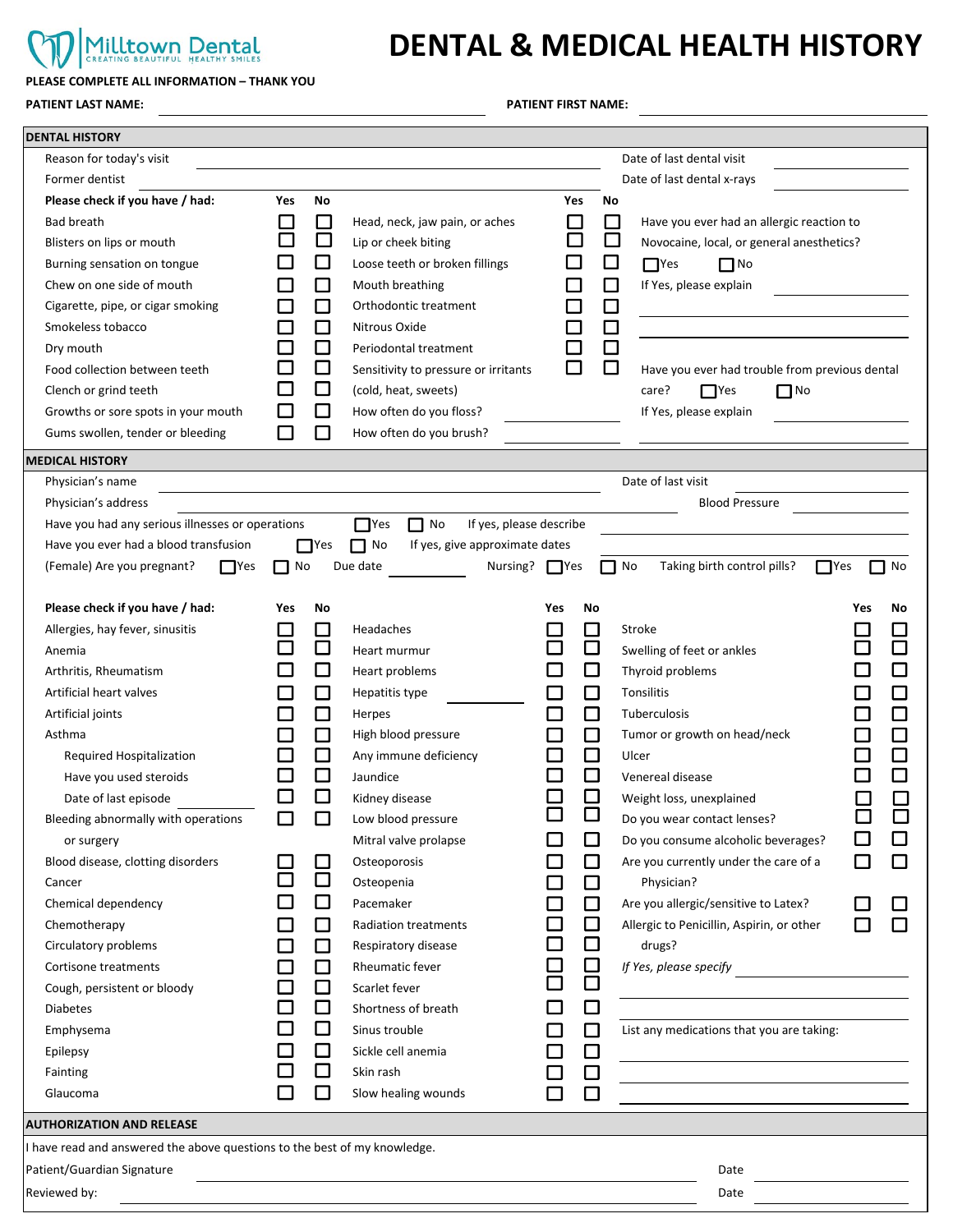### **MEDICAL HEALTH HISTORY – UPDATE AND EXCEPTIONS**

I have read my medical history and confirm that it adequately states past and present conditions

| DATE | <b>EXEPTIONS</b> | <b>NONE</b>              | PATIENT INITIALS | <b>REVIEWED BY</b> |
|------|------------------|--------------------------|------------------|--------------------|
|      |                  |                          |                  |                    |
|      |                  |                          |                  |                    |
|      |                  |                          |                  |                    |
|      |                  |                          |                  |                    |
|      |                  |                          |                  |                    |
|      |                  |                          |                  |                    |
|      |                  |                          |                  |                    |
|      |                  |                          |                  |                    |
|      |                  |                          |                  |                    |
|      |                  |                          |                  |                    |
|      |                  |                          |                  |                    |
|      |                  |                          |                  |                    |
|      |                  |                          |                  |                    |
|      |                  |                          |                  |                    |
|      |                  |                          |                  |                    |
|      |                  |                          |                  |                    |
|      |                  |                          |                  |                    |
|      |                  |                          |                  |                    |
|      |                  |                          |                  |                    |
|      |                  |                          |                  |                    |
|      |                  |                          |                  |                    |
|      |                  |                          |                  |                    |
|      |                  |                          |                  |                    |
|      |                  |                          |                  |                    |
|      |                  |                          |                  |                    |
|      |                  |                          |                  |                    |
|      |                  |                          |                  |                    |
|      |                  |                          |                  |                    |
|      |                  |                          |                  |                    |
|      |                  |                          |                  |                    |
|      |                  |                          |                  |                    |
|      |                  |                          |                  |                    |
|      |                  |                          |                  |                    |
|      |                  |                          |                  |                    |
|      |                  |                          |                  |                    |
|      |                  |                          |                  |                    |
|      |                  |                          |                  |                    |
|      |                  |                          |                  |                    |
|      |                  | $\sim$                   |                  |                    |
|      |                  |                          |                  |                    |
|      |                  | - -                      | - -              |                    |
|      |                  | $\overline{\phantom{0}}$ |                  |                    |
|      |                  |                          |                  |                    |
|      |                  | $\sim$                   |                  |                    |
|      |                  |                          |                  |                    |
|      |                  |                          |                  |                    |
|      |                  | $\sim$                   |                  |                    |
|      |                  |                          |                  |                    |
|      | Ξ.               | <b>Contract Contract</b> |                  |                    |
|      |                  |                          |                  |                    |
|      |                  |                          |                  |                    |
|      |                  | $\sim$                   |                  |                    |
|      |                  |                          |                  |                    |
|      |                  |                          |                  |                    |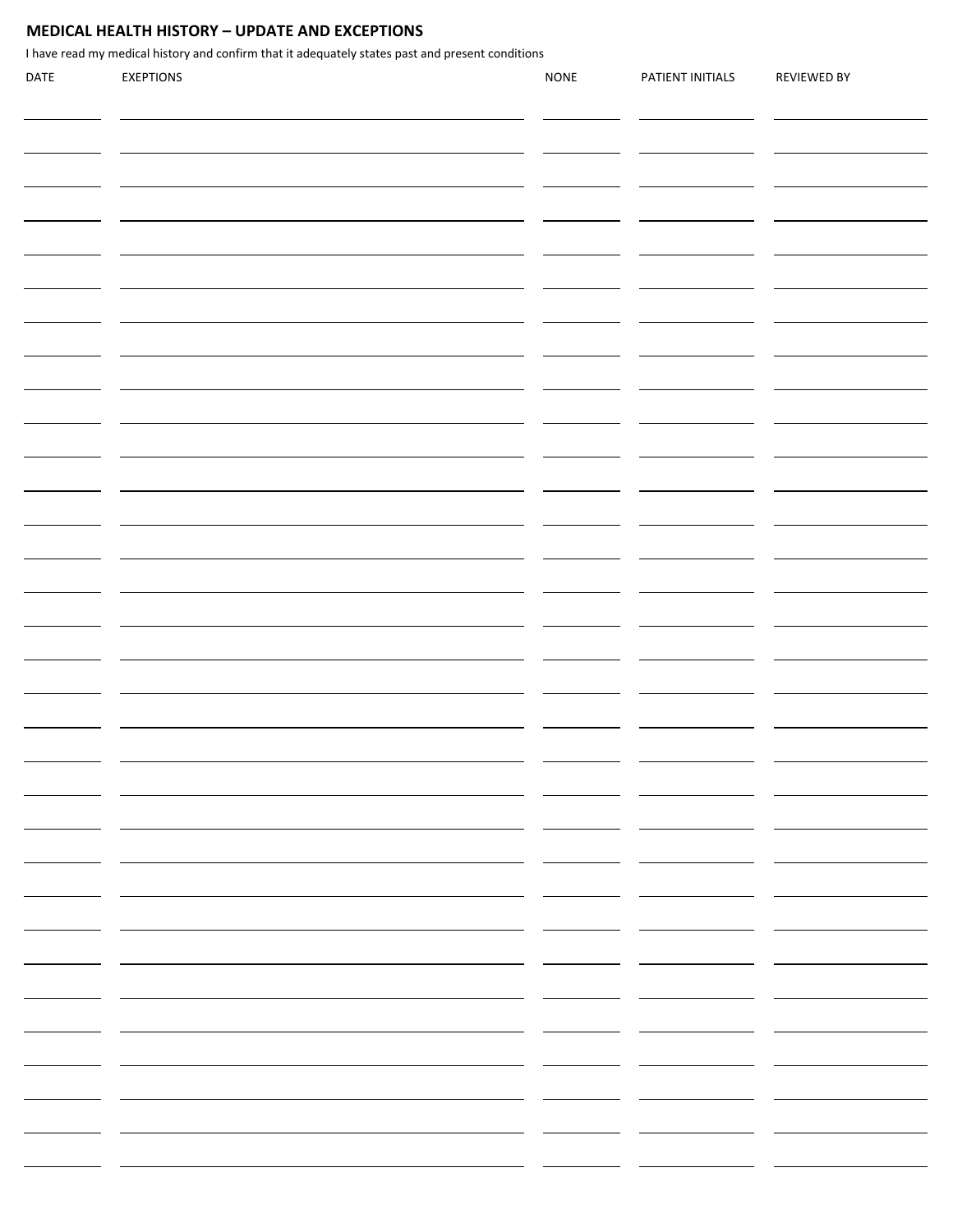

# **PRIVACY PRACTICES RECEIPT / CONSENT FORM (1 of 2)**

| <b>SECTION A:</b><br><b>PATIENT GIVING CONSENT</b>                                       |                                                                                                                                                                                                                                                                                                                                                                                                                                                                                                 |
|------------------------------------------------------------------------------------------|-------------------------------------------------------------------------------------------------------------------------------------------------------------------------------------------------------------------------------------------------------------------------------------------------------------------------------------------------------------------------------------------------------------------------------------------------------------------------------------------------|
| Patient Name:                                                                            |                                                                                                                                                                                                                                                                                                                                                                                                                                                                                                 |
| Address:                                                                                 |                                                                                                                                                                                                                                                                                                                                                                                                                                                                                                 |
| Telephone:                                                                               | E-mail:                                                                                                                                                                                                                                                                                                                                                                                                                                                                                         |
| <b>Patient Number:</b>                                                                   | Social Security Number:                                                                                                                                                                                                                                                                                                                                                                                                                                                                         |
| SECTION B: TO THE PATIENT - PLEASE READ THE FOLLOWING STATEMENTS CAREFULLY               |                                                                                                                                                                                                                                                                                                                                                                                                                                                                                                 |
| and healthcare operations.                                                               | Purpose of Consent: By signing this form, you will consent to our use and disclosure of your protected health information to carry out treatment, payment activities,                                                                                                                                                                                                                                                                                                                           |
| completely before signing this Consent.                                                  | Notice of Privacy Practices: You have the right to read the Notice of Privacy Practices before you decide whether to sign this Consent. Our Notice provides a<br>description of our treatment, payment activities, and healthcare operations, of the uses and disclosures we may make of your protected health information, and of<br>other important matters about your protected health information. A copy of our Notice accompanies this Consent. We encourage you to read it carefully and |
|                                                                                          | We reserve the right to change our privacy practices as described in our Notice of Privacy Practices. If we change our privacy practices, we will issue a revised Notice of<br>Privacy Practices, which will contain the changes. Those changes may apply to any of your protected health information that we maintain.                                                                                                                                                                         |
|                                                                                          | You may obtain a copy of our Notice of Privacy Practices, including any revisions of our Notice, at any time by contacting:                                                                                                                                                                                                                                                                                                                                                                     |
| <b>Compliance Officer:</b>                                                               | <b>Tammy Ellis</b>                                                                                                                                                                                                                                                                                                                                                                                                                                                                              |
| Telephone:                                                                               | (302) 998-9594 Fax: (302) 998-8207                                                                                                                                                                                                                                                                                                                                                                                                                                                              |
| <b>Address:</b>                                                                          | 2601 Annand Drive, Suite #18, Wilmington, DE 19808                                                                                                                                                                                                                                                                                                                                                                                                                                              |
| <b>SECTION C: SIGNATURE</b><br>treatment, payment activities, and heath care operations. | have had full opportunity to read and consider the contents of this Consent form and the Notice of Privacy<br>Practices. I understand that, by signing this Consent form, I am giving my consent to your use and disclosure of my protected health information to carry out                                                                                                                                                                                                                     |
| Signature:                                                                               | Date:                                                                                                                                                                                                                                                                                                                                                                                                                                                                                           |
| Personal Representative's Name:<br>Relationship to Patient:                              | If this Consent is signed by a personal representative (parent/guardian) on behalf of the patient, complete the following:                                                                                                                                                                                                                                                                                                                                                                      |
| SECTION D: FOR OFFICE USE ONLY                                                           |                                                                                                                                                                                                                                                                                                                                                                                                                                                                                                 |
| Individual refused to sign<br>Other (please specify)                                     | We attempted to obtain written acknowledgement of receipt of our Notice of Privacy Practices, but acknowledgement could not be obtained because:<br>Communication barriers prohibited obtaining the acknowledgement<br>An emergency situation prevented us from obtaining acknowledgement                                                                                                                                                                                                       |
| Signature:                                                                               | Date:                                                                                                                                                                                                                                                                                                                                                                                                                                                                                           |
|                                                                                          | You are entitled to a copy of this consent after you sign it                                                                                                                                                                                                                                                                                                                                                                                                                                    |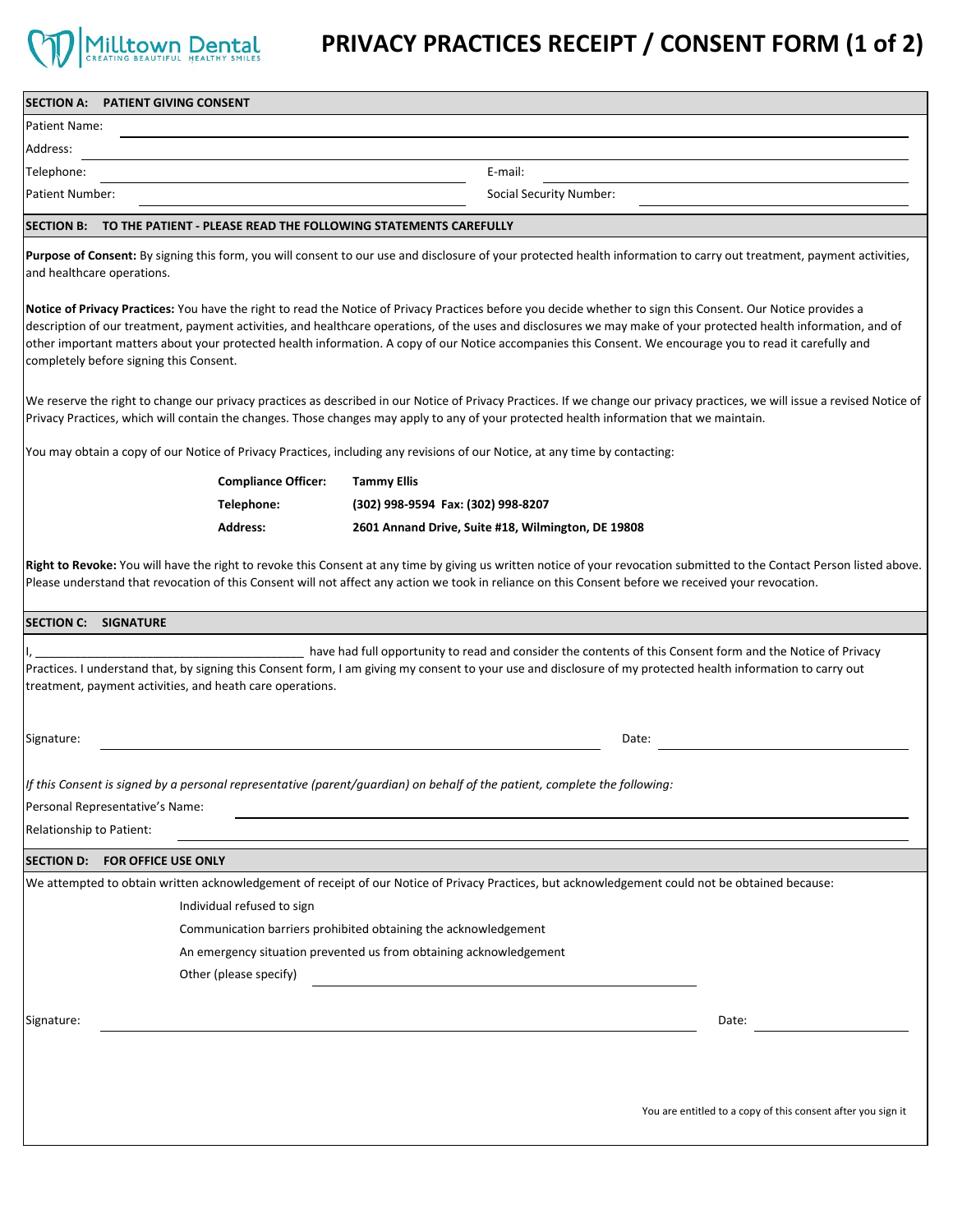# **PRIVACY PRACTICES RECEIPT / CONSENT FORM (2 of 2)**

| SECTION E: REVOCATION OF CONSENT                                                                                                                                                                                                                                                                                                                     |
|------------------------------------------------------------------------------------------------------------------------------------------------------------------------------------------------------------------------------------------------------------------------------------------------------------------------------------------------------|
|                                                                                                                                                                                                                                                                                                                                                      |
| I revoke my Consent for your use and disclosure of my protected health information for treatment, payment activities, and healthcare operations.                                                                                                                                                                                                     |
| I understand that revocation of my Consent will not affect any action you took in reliance on my Consent before you received this written Notice of Revocation. I also<br>understand that you may decline to treat or to continue to treat me after I have revoked my Consent.                                                                       |
| Signature:<br>Date:                                                                                                                                                                                                                                                                                                                                  |
| If this Revocation of Consent is signed by a personal representative (parent/guardian) on behalf of the patient, complete the following:                                                                                                                                                                                                             |
| Personal Representative's Name:                                                                                                                                                                                                                                                                                                                      |
| Relationship to Patient:                                                                                                                                                                                                                                                                                                                             |
| SECTION F: PATIENT / RELATIVE HIPAA CONSENT                                                                                                                                                                                                                                                                                                          |
|                                                                                                                                                                                                                                                                                                                                                      |
| understand that by signing this Consent form, I am giving my consent to Milltown Dental LLC to (in the by signing this Consent form, I am giving my consent to Milltown Dental LLC to<br>disclose and discuss my protected health information to carry out treatment, payment activities and health care operations with the following family member |
| Name:                                                                                                                                                                                                                                                                                                                                                |
| Relationship:                                                                                                                                                                                                                                                                                                                                        |
| Right to Revoke: You will have the right to revoke this Consent at any time by giving us written notice of your revocation submitted to the Compliance Officer listed on<br>Section B.                                                                                                                                                               |
| Date:                                                                                                                                                                                                                                                                                                                                                |
| Patient's Signature (Legal Guardian, if Patient is a minor)                                                                                                                                                                                                                                                                                          |
| SECTION G: RESTRICTION OF PROTECTED HEALTH INFORMATION (PHI)                                                                                                                                                                                                                                                                                         |
| I request Milltown Dental LLC restrict the disclosure of my PHI to those specified below:                                                                                                                                                                                                                                                            |
| Name:                                                                                                                                                                                                                                                                                                                                                |
| Name:                                                                                                                                                                                                                                                                                                                                                |
|                                                                                                                                                                                                                                                                                                                                                      |
| Signature:<br>Date:                                                                                                                                                                                                                                                                                                                                  |
| If this Restriction of PHI is signed by a personal representative (parent/guardian) on behalf of the patient, complete the following:                                                                                                                                                                                                                |
| Personal Representative's Name:                                                                                                                                                                                                                                                                                                                      |
| Relationship to Patient:                                                                                                                                                                                                                                                                                                                             |
|                                                                                                                                                                                                                                                                                                                                                      |